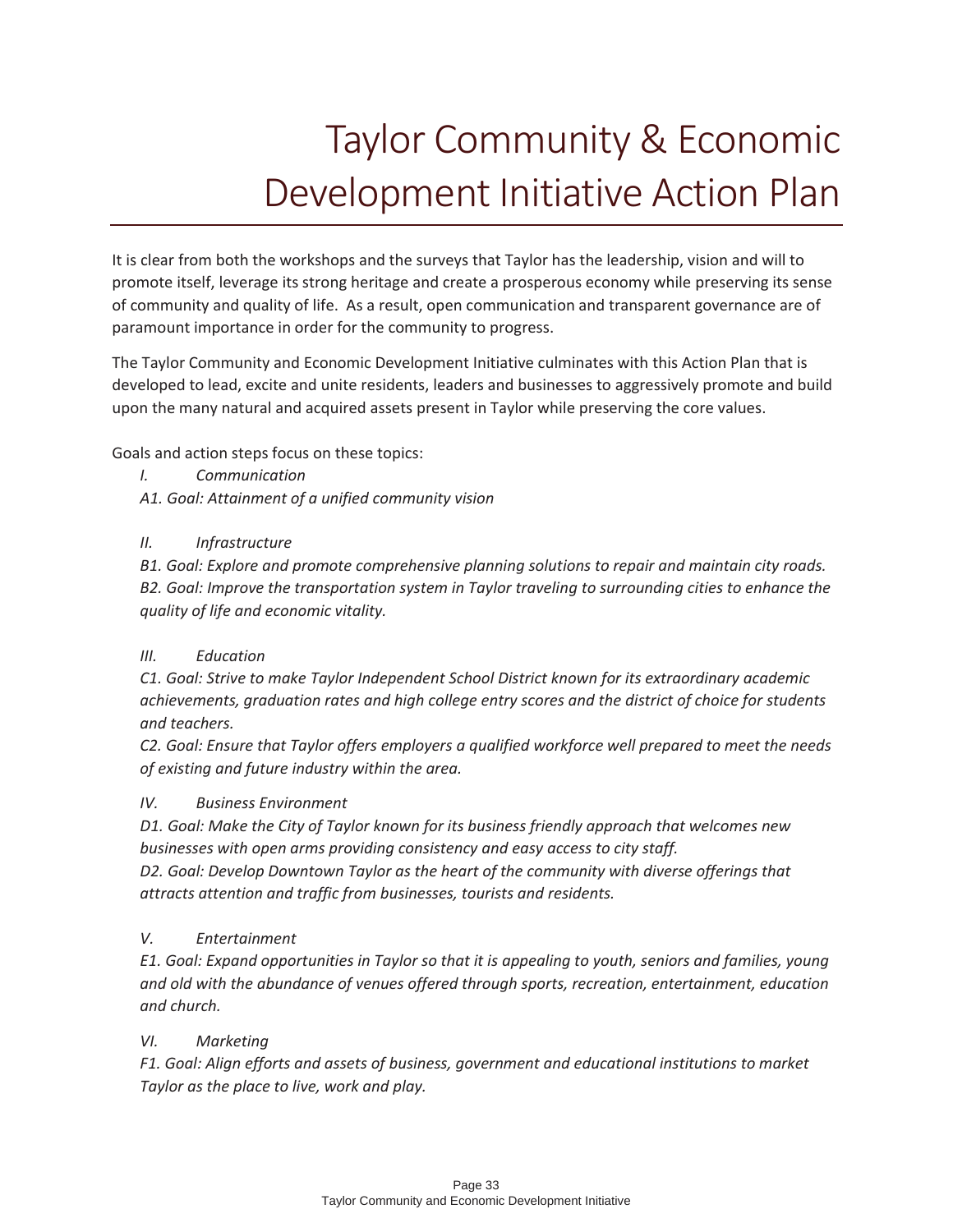## *I. Communication*

#### *A1. Goal: Attainment of a unified community vision*

Based on feedback voiced during community workshops and responses to surveys, leadership issues represent a significant roadblock to successful community and economic development, and as such, need to be addressed immediately in the short-term, as well as with a plan for long-term communication, education and accountability between local government and leadership, and the citizens of Taylor. It was stated that when the problem is understood by all, residents and city leaders will go to extremes to help find solutions.

|                      | <b>ACTION STEPS</b>                                                                                                                                                                       | <b>WHO</b>                                     | <b>MEASURE OF SUCCESS</b>                                                                                                                                                               | <b>START</b>                 |
|----------------------|-------------------------------------------------------------------------------------------------------------------------------------------------------------------------------------------|------------------------------------------------|-----------------------------------------------------------------------------------------------------------------------------------------------------------------------------------------|------------------------------|
| a.                   | Regularly update<br>residents on activities                                                                                                                                               | City, TISD,<br>TEDC,<br>Chamber of<br>Commerce | At least one update given per<br>month by each entity via<br>newsletter, notes, website,<br>email, social media, or meeting                                                             | 2 <sup>nd</sup> quarter 2014 |
| b.                   | Hold informal coffee or<br>conversation rounds<br>throughout town                                                                                                                         | City, TISD,<br>TEDC,<br>Chamber of<br>Commerce | Schedule developed and<br>implemented                                                                                                                                                   | 2 <sup>nd</sup> quarter 2014 |
| C <sub>1</sub><br>d. | As a united leadership<br>team, schedule<br>numerous presentations<br>with organizations, clubs<br>and town meetings to<br>publically educate the<br>public & readily answer<br>questions | City, TISD,<br>TEDC,<br>Chamber of<br>Commerce | Schedule developed and<br>$\bullet$<br>held for meetings every 6<br>months<br><b>Presentation materials</b><br>$\bullet$<br>prepared                                                    | 3rd quarter 2014             |
| e.                   | Expand Taylor 101                                                                                                                                                                         | City, TISD,<br>TEDC,<br>Chamber of<br>Commerce | Curriculum developed<br>$\bullet$<br>Citizens are invited to<br>$\bullet$<br>register                                                                                                   | 3rd quarter 2014             |
| f.                   | Encourage participation<br>of citizens of all<br>backgrounds to get<br>involved in community<br>organizations and public<br>committees                                                    | City, TISD,<br>TEDC,<br>Chamber of<br>Commerce | Organizations & committees<br>$\bullet$<br>have members from varied<br>backgrounds and ethnicities<br>Open positions are filled by<br>$\bullet$<br>a wider cross-section of<br>citizens | 4 <sup>th</sup> quarter 2014 |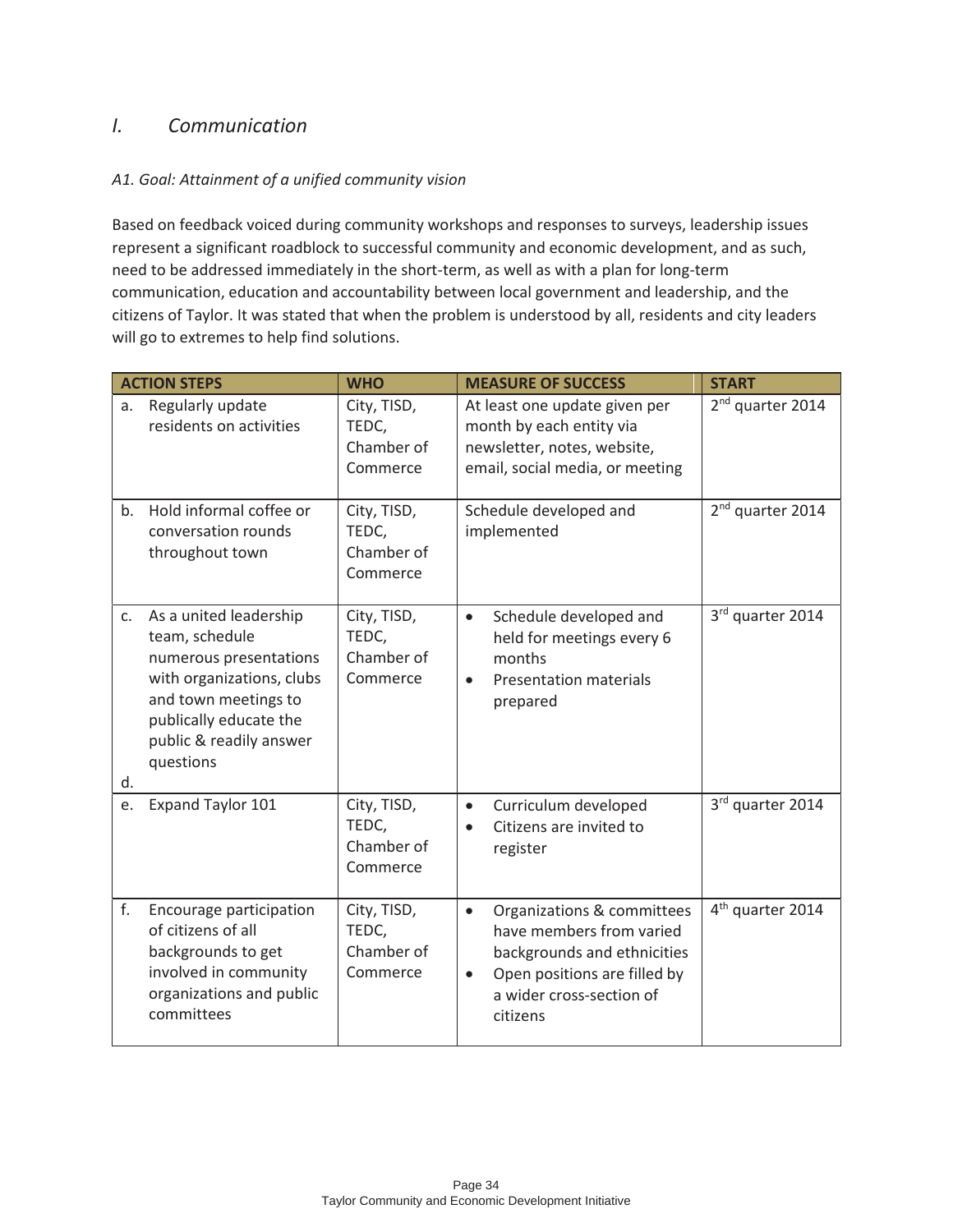## *II. Infrastructure*

#### *B1. Goal: Explore and promote comprehensive planning solutions to repair and maintain city roads.*

The top priority for Taylor, as vocalized in the community workshops, questionnaires and surveys was repair and maintenance of the roads. Throughout the feedback sessions and written responses, it was very clear that citizens and leaders desire better roads – paved, smooth, curbed, and uncongested.

The street system is used not only by persons in private vehicles but also by business and city vehicles, pedestrians, bicyclists and for the movement of freight and goods. Because of this wide use of the roads, it is critically important that the roadways are repaired and maintained so that citizens and businesses can maximize their economic and recreational productivity. Feedback from city leaders indicated they are committed to improving roads between places people want to live, work and play.

|    | <b>ACTION STEPS</b>                                                                                                                   | <b>WHO</b> | <b>MEASURE OF SUCCESS</b>                                                                   | <b>START</b>                 |
|----|---------------------------------------------------------------------------------------------------------------------------------------|------------|---------------------------------------------------------------------------------------------|------------------------------|
| a. | Develop a comprehensive<br>map to identify the status<br>of city roads                                                                | City       | Map is developed and available<br>to citizens                                               | 2 <sup>nd</sup> quarter 2014 |
| b. | Explore government<br>assistance programs that<br>provide grants or low<br>interest loans to assist<br>with infrastructure<br>project | City       | Applications submitted to<br>applicable programs                                            | 3rd quarter 2014             |
| C. | Prioritize road<br>improvements by most<br>utilized/visible                                                                           | City       | Prioritized list is printed and<br>available to citizens                                    | $1st$ quarter 2015           |
| d. | Incrementally attack the<br>problem of road repair<br>each year                                                                       | City       | Roads are repaired each year                                                                | 1st quarter 2015             |
| e. | Inform citizens of status<br>and progress of road<br>repair plan                                                                      | City       | Information is shared via<br>newsletter, notes, website,<br>email, social media, or meeting | 1st quarter 2015             |
| f. | Create an in-depth plan<br>to repair roads with a<br>corresponding date for<br>maintenance                                            | City       | In-depth plan is written and<br>available to citizens                                       | 2 <sup>nd</sup> quarter 2015 |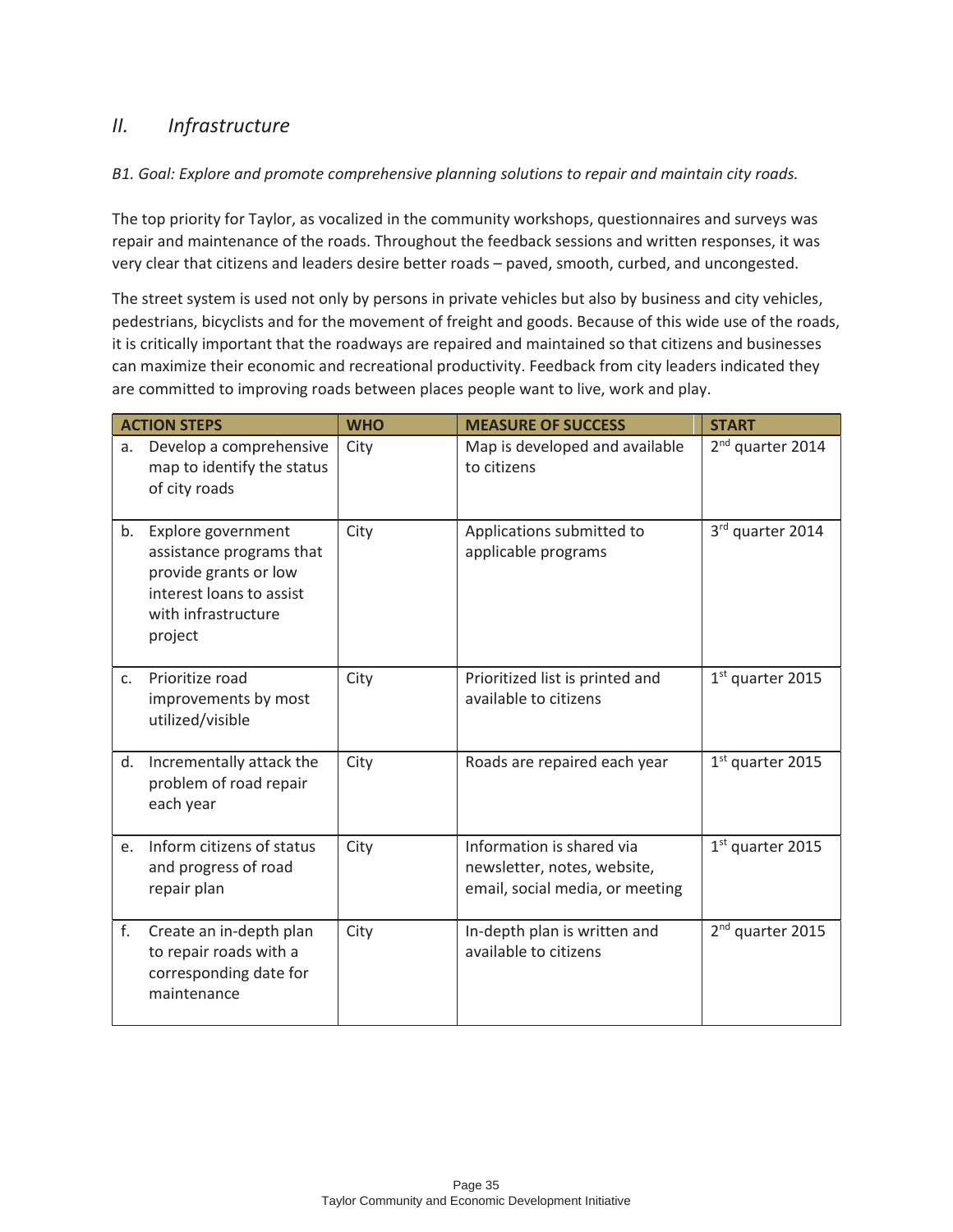## *Infrastructure continued*

*B2. Goal: Improve the transportation system in Taylor traveling to surrounding cities to enhance the quality of life and economic vitality.* 

Comments from the feedback groups strongly favored alternatives to traveling to cities outside of Taylor, especially to Austin. Many people work in Austin and surrounding cities. The Capital Area Rural Transportation System (CARTS) provides limited service connecting Taylor to surrounding communities, however currently the schedules may not be conducive to getting to and from Austin on a daily basis.

Amtrak operates a platform only station in Taylor; no ticket office or enclosed waiting area. One can board the train each morning going north and each afternoon going south. This would not be a feasible mode of transportation to get to and from work each day.

MetroRail currently has nine stations with the northernmost one in Leander and the remaining ones in Austin. Those using MetroRail are able to get to and from work or school or ride for personal reasons. Additionally, MetroBus and MetroRapid have stops north of Austin, near Pflugerville that persons can ride to get into Austin for work or school.

|    | <b>ACTION STEPS</b>                                                                                                                | <b>WHO</b>                                  | <b>MEASURE OF SUCCESS</b>                                                                                     | <b>START</b>                 |
|----|------------------------------------------------------------------------------------------------------------------------------------|---------------------------------------------|---------------------------------------------------------------------------------------------------------------|------------------------------|
| a. | Research access to and<br>eligibility for Regional<br>Mobility Fund as a way to<br>pay for multi-modal<br>transportation solutions | City, Taylor<br>EDC, Chamber<br>of Commerce | Determination of funds<br>$\bullet$<br>availability<br>Application submitted to<br>$\bullet$<br>fund projects | 1 quarter 2015               |
| b. | Study cost and location of<br>multi-purpose train/bus<br>station                                                                   | City, Chamber<br>of Commerce                | Completed study<br>$\bullet$<br>Decision made to move<br>$\bullet$<br>forward or not                          | 2nd quarter<br>2015          |
| C. | Examine cost and options<br>for CARTS expansion of<br>fixed routes within and<br>outside of Taylor                                 | City, Chamber<br>of Commerce                | Options identified<br>$\bullet$<br>Determination made on<br>$\bullet$<br>options                              | 3rd quarter 2015             |
| d. | Investigate possibility of<br>MetroRail expanding to<br>Taylor                                                                     | City, Chamber<br>of Commerce                | Results of investigation are<br>$\bullet$<br>noted<br>Decision made to move<br>$\bullet$<br>forward or not    | 4 <sup>th</sup> quarter 2015 |
| e. | Research viability of<br>Amtrak becoming full<br>service in Taylor                                                                 | City, Chamber<br>of Commerce                | Results of investigation are<br>$\bullet$<br>noted<br>Decision made to move<br>$\bullet$<br>forward or not    | $1st$ quarter 2016           |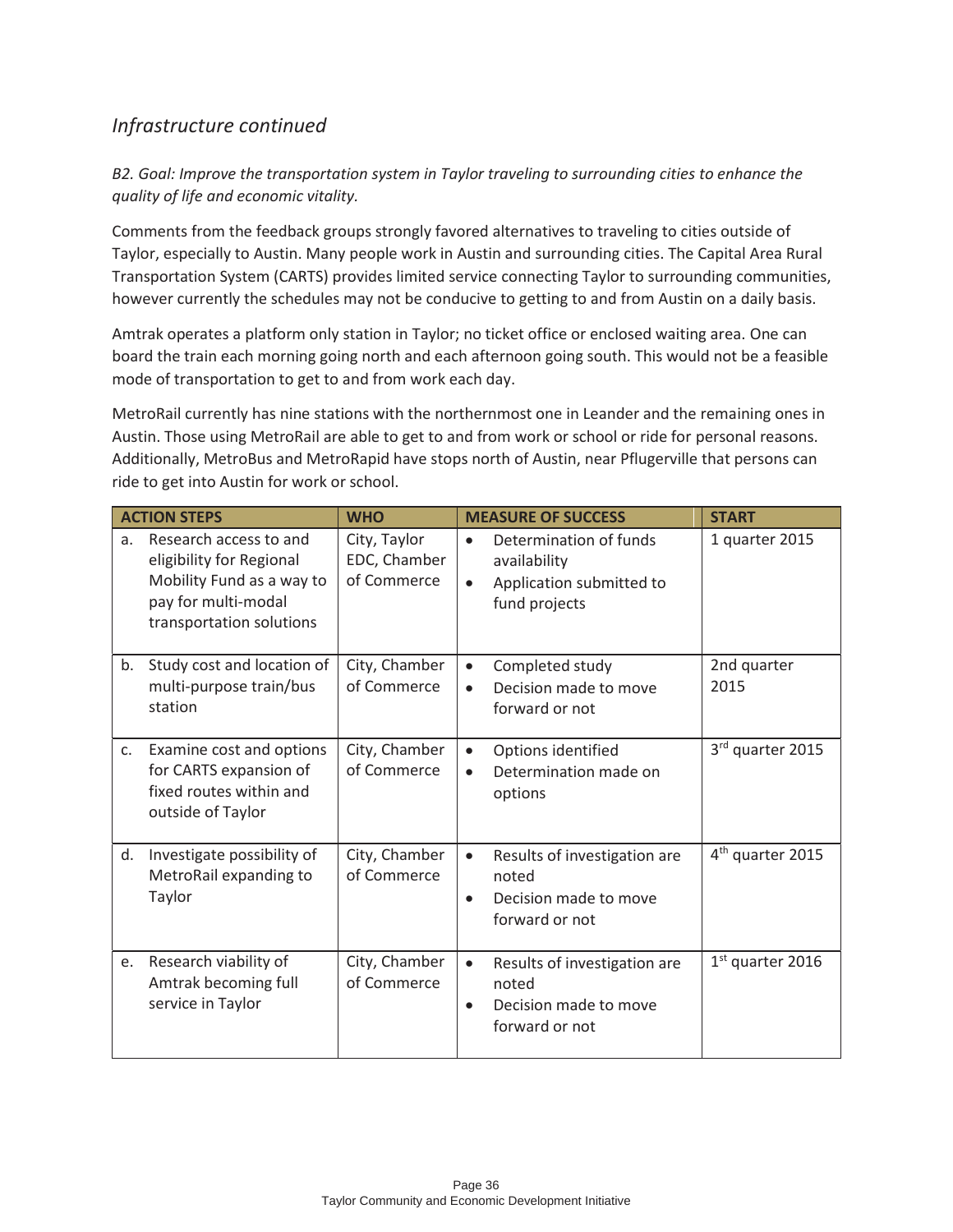## *Education*

*C1. Goal: Strive to make Taylor Independent School District known for its extraordinary academic achievements, graduation rates and high college entry scores and the district of choice for students and teachers.* 

Another top priority vocalized in surveys, community workshops and follow-up conversations was the educational system in Taylor. Residents want a more balanced system where the emphasis is academics first, followed by more attention given to art, theater and music and then athletics. High School students expressed their enthusiasm for the new high school and enjoyment in playing sports, but feel overall expectations are too low; both of how the students feel about themselves and what school officials expect of them. They also believe guidance given to them for after graduation needs to start sooner – before their senior year.

Citizens, city leaders and students were united in their vocalization that Taylor will attract and maintain businesses by having a highly productive and competitive workforce. With enriching educational opportunities for all citizens, Taylor will attract and retain a well-educated population, sustaining a vibrant workforce that is adaptable to an evolving economy. Primary and post-secondary curricula that emphasizes the needs of local businesses and emerging markets, will give students a reason to stay in Taylor.

|                | <b>ACTION STEPS</b>                                                                                                          | <b>WHO</b>                                              | <b>MEASURE OF SUCCESS</b>                                                                                                                                             | <b>START</b>                 |
|----------------|------------------------------------------------------------------------------------------------------------------------------|---------------------------------------------------------|-----------------------------------------------------------------------------------------------------------------------------------------------------------------------|------------------------------|
| a.             | Inform the public of<br>advancements made in<br>graduation rates and college<br>entry scores                                 | Taylor ISD                                              | Presentation materials<br>$\bullet$<br>prepared<br>Update given via<br>$\bullet$<br>newsletter, notes,<br>website, email, social<br>media, or meeting                 | 2 <sup>nd</sup> quarter 2014 |
| b.             | Ensure career planning &<br>counseling is offered and<br>available to all incoming<br>freshman and throughout<br>high school | Taylor ISD                                              | All students have a career<br>plan documented prior to<br>their senior year                                                                                           | 3rd quarter 2014             |
| C <sub>1</sub> | Assess interest in reviving<br>Young Life at Taylor High<br>School                                                           | Taylor ISD, Taylor<br>EDC, Chamber of<br>Commerce, City | Interest level is identified<br>and decision made to start<br>or not start program                                                                                    | 3rd quarter 2014             |
| d.             | Support and promote<br>programs aimed at<br>improving high school<br>graduation rates and college<br>enrollment              | Taylor ISD, Taylor<br>EDC, Chamber of<br>Commerce, City | Program(s) adopted<br>$\bullet$<br><b>Graduation rates</b><br>$\bullet$<br>increase yearly<br>College/technical<br>$\bullet$<br>school enrollment<br>increases yearly | 4 <sup>th</sup> quarter 2014 |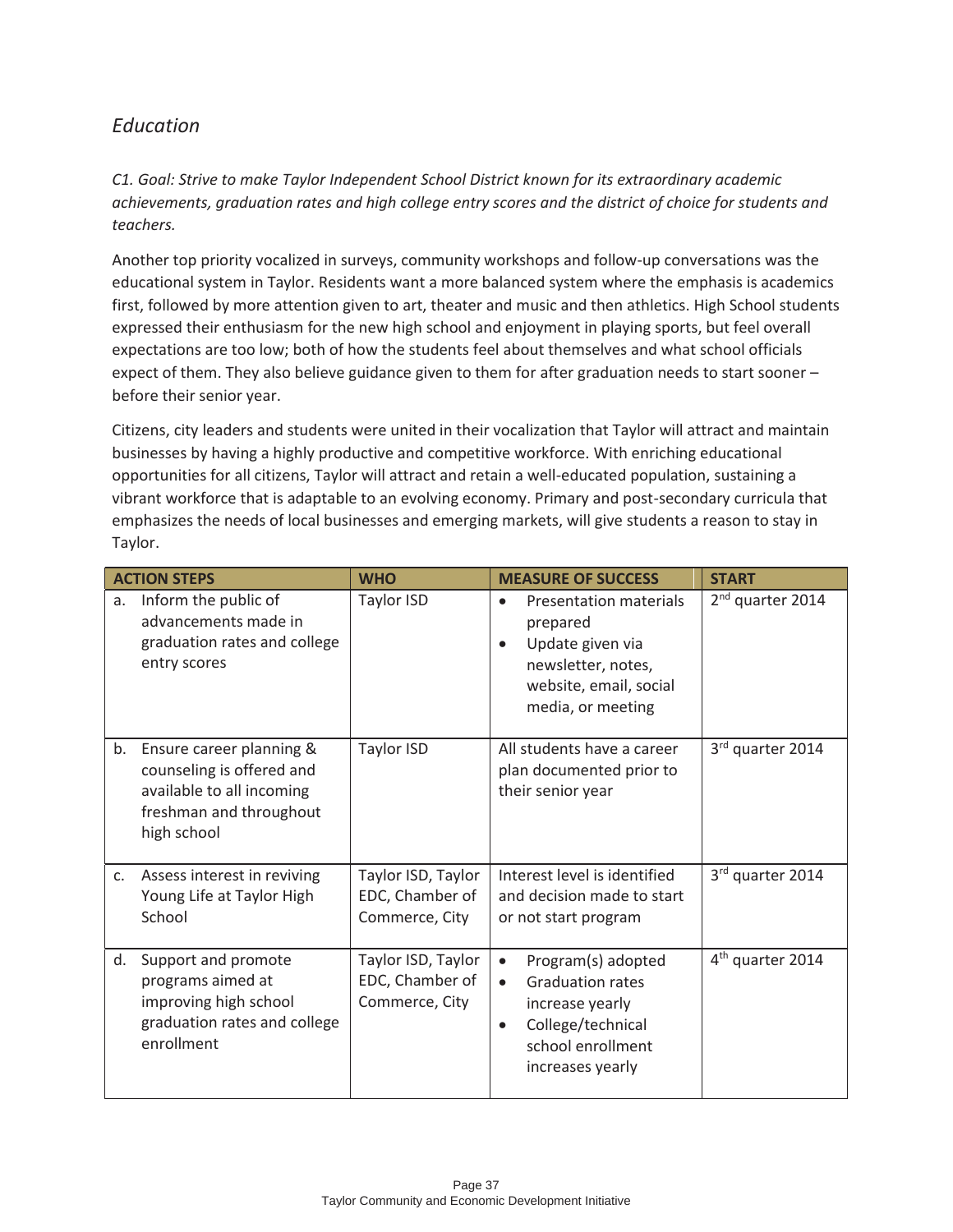| <b>ACTION STEPS</b> |                                                                                                                  | <b>WHO</b>                                              | <b>MEASURE OF SUCCESS</b><br><b>START</b>                                                                                                                                          |
|---------------------|------------------------------------------------------------------------------------------------------------------|---------------------------------------------------------|------------------------------------------------------------------------------------------------------------------------------------------------------------------------------------|
| e.                  | Invite citizen input on<br>evaluation of academic,<br>extracurricular and athletic<br>offerings                  | Taylor ISD, Taylor<br>EDC, Chamber of<br>Commerce, City | $1st$ quarter 2015<br>Survey instrument<br>$\bullet$<br>developed<br>Input sought through<br>$\bullet$<br>survey<br>Input compiled<br>Results shared with<br>public                |
| f.                  | Identify extracurricular<br>activities where volunteers<br>are needed to help organize<br>and support            | Taylor ISD, Taylor<br>EDC, Chamber of<br>Commerce, City | 2 <sup>nd</sup> quarter 2015<br>Volunteer needs<br>$\bullet$<br>identified<br>Volunteers recruited,<br>$\bullet$<br>screened and trained<br>Volunteers are paired<br>with activity |
| g.                  | Support Taylor ISD in<br>establishing and developing<br>academic programs that are<br>relevant to industry needs | Taylor ISD, Taylor<br>EDC, Chamber of<br>Commerce, City | $4th$ quarter 2015<br>Assistance provided to<br>$\bullet$<br>get industry input<br>Program(s) developed<br>$\bullet$<br>and implemented                                            |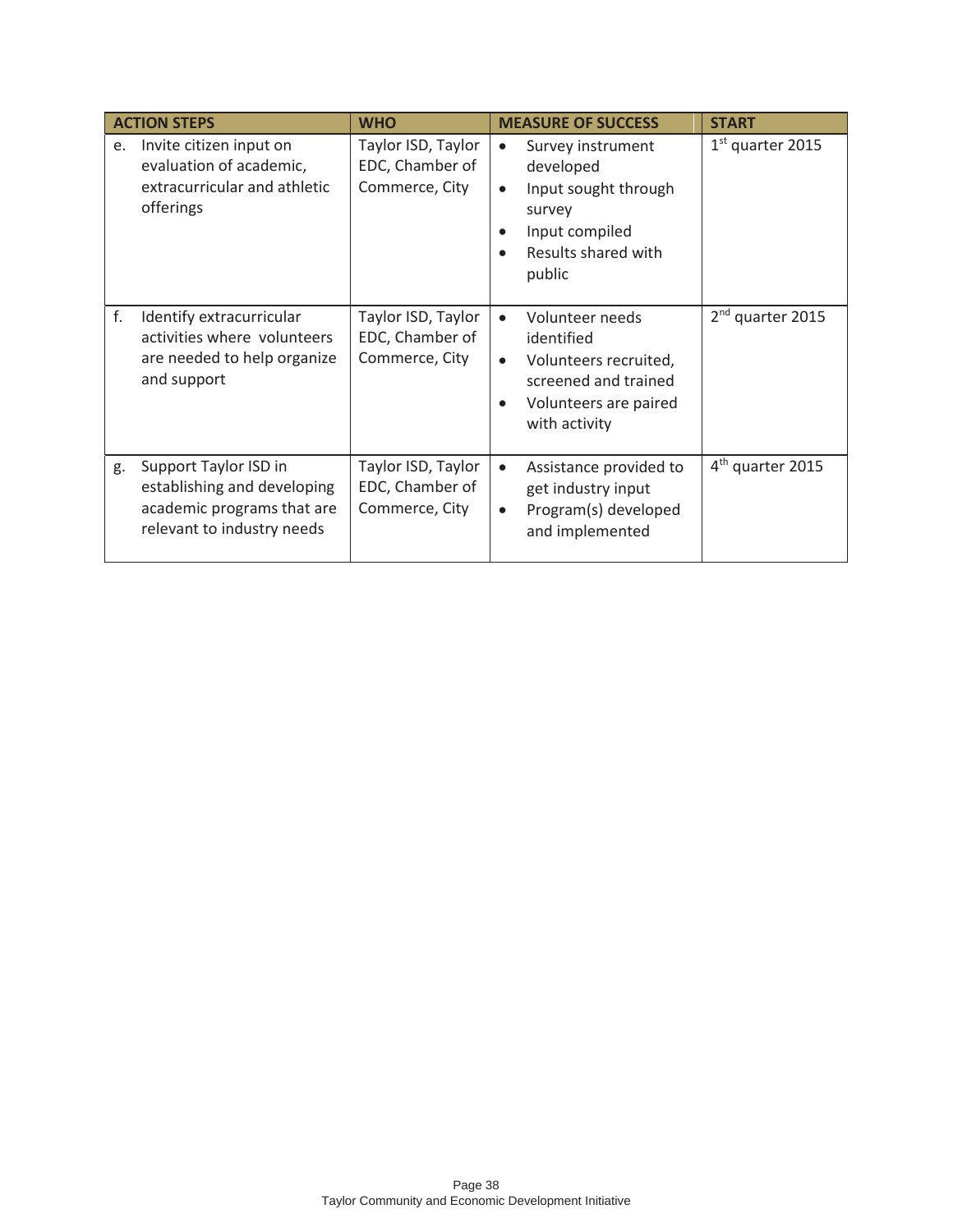## *Education continued*

*C2. Goal: Ensure that Taylor offers employers a qualified workforce well prepared to meet the needs of existing and future industry within the area.* 

Throughout the feedback phase of the project, citizens vocalized the importance of higher education that is easily accessible and of high caliber. Temple College has been in Taylor for almost two decades and is now a part of the East Williamson County Higher Education Center (EWCHEC). EWCHEC has a facility in Taylor and a larger building recently built in Hutto, a few miles down the road. In addition to college courses, EWCHEC also houses the Legacy Early College High School. EWCHEC is seen as a valuable quality of life asset in Taylor.

EWCHEC in Taylor is operating out of a remodeled building downtown, across from City Hall that is visible by anyone traveling through downtown. Part of one road has been closed and portable buildings moved in to house the various classes. The portable buildings and temporary road closure are seen as unattractive and an eye-sore to many.

|                | <b>ACTION STEPS</b>                                                                                       | <b>WHO</b>                                                    | <b>MEASURE OF SUCCESS</b>                                                                                                            | <b>START</b>                 |
|----------------|-----------------------------------------------------------------------------------------------------------|---------------------------------------------------------------|--------------------------------------------------------------------------------------------------------------------------------------|------------------------------|
| a.             | Promote involvement of<br>private sector in creating<br>internships or job<br>shadowing opportunities     | Taylor ISD,<br>Chamber of<br>Commerce,<br><b>Taylor EDC</b>   | Internships and job shadow<br>$\bullet$<br>opportunities are created<br>All students wanting above<br>$\bullet$<br>paired and placed | 3rd quarter 2014             |
| b.             | Strengthen relationship<br>with EWCHEC partners to<br>secure and expand<br>programs offered in<br>Taylor  | Taylor ISD,<br>Chamber of<br>Commerce,<br>Taylor EDC,<br>City | <b>Commitment from EWCHEC</b><br>$\bullet$<br>of intent to stay in Taylor<br>More courses/programs<br>$\bullet$<br>offered           | 3rd quarter 2014             |
| C <sub>1</sub> | Market educational<br>opportunities to<br>businesses interested in<br>moving to Taylor                    | Taylor ISD,<br>Chamber of<br>Commerce,<br>Taylor EDC,<br>City | Marketing materials highlight<br>EWCHEC, Legacy, Taylor ISD and<br>private schools                                                   | 4 <sup>th</sup> quarter 2014 |
| d.             | Invest in a new facility for<br><b>EWCHEC in Taylor</b>                                                   | Taylor ISD,<br>City                                           | New facility                                                                                                                         | $1st$ quarter 2016           |
| e.             | Remove portable<br>buildings downtown and<br>open the street once a<br>new facility is<br>built/remodeled | Taylor ISD,<br>City                                           | No portables downtown and<br>street is open                                                                                          | 2 <sup>nd</sup> quarter 2016 |
| f <sub>r</sub> | Increase number of<br>students allowed to<br>attend Legacy                                                | Taylor ISD                                                    | Enrollment and graduation<br>numbers increase yearly                                                                                 | 2 <sup>nd</sup> quarter 2016 |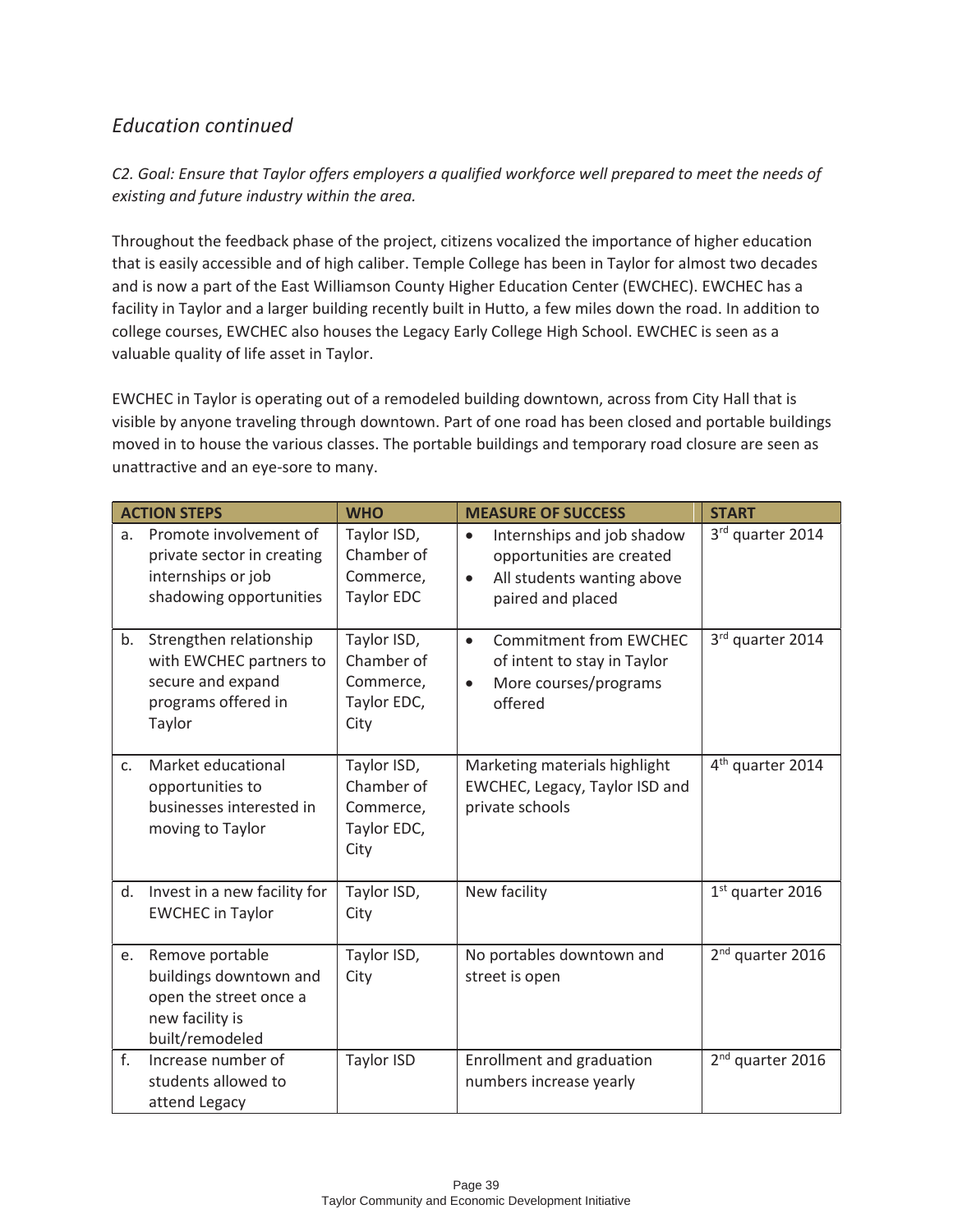### *Business Environment*

*D1. Goal: Make the City of Taylor known for its business friendly approach that welcomes new businesses with open arms providing consistency and easy access to city staff.* 

Based on feedback voiced during community workshops and written questionnaires, working with the city to open or expand a new business is a major roadblock. Because of this perception and the effect it has on economic expansion and diversification, immediate actions to address this are paramount.

|                | <b>ACTION STEPS</b>                                                                                                                                     | <b>WHO</b>                         | <b>MEASURE OF SUCCESS</b>                                                                                            | <b>START</b>                 |
|----------------|---------------------------------------------------------------------------------------------------------------------------------------------------------|------------------------------------|----------------------------------------------------------------------------------------------------------------------|------------------------------|
| a.             | <b>Building permit</b><br>procedures and<br>regulations are easily<br>understood and<br>accessible                                                      | City                               | Written procedures<br>$\bullet$<br>are shared<br>Feedback<br>$\bullet$                                               | 2 <sup>nd</sup> quarter 2014 |
| b.             | <b>Business development</b><br>process is written and<br>accessible                                                                                     | City                               | Written process is<br>available to anyone                                                                            | 2 <sup>nd</sup> quarter 2014 |
| C <sub>1</sub> | Information shared with<br>citizens on how to access<br>and utilize the city's<br>appeal process                                                        | City, Chamber of<br>Commerce, TEDC | Procedures are shared<br>through all mediums -<br>verbally and in writing                                            | 2 <sup>nd</sup> quarter 2014 |
| d.             | Staff are available and<br>willing to assist<br>developers and business<br>owners                                                                       | City, TEDC                         | Increased number of<br>$\bullet$<br>contacts with<br>developers<br>Feedback                                          | 3rd quarter 2014             |
| e.             | Incentives are<br>consistently and fairly<br>distributed                                                                                                | City, TEDC                         | Comparison of incentives<br>given to small and large<br>businesses and location                                      | 3rd quarter 2014             |
| f.             | Value input given by<br>committees when given<br>charge by the City                                                                                     | City                               | Action taken on input<br>given                                                                                       | 4 <sup>th</sup> quarter 2014 |
| g.             | City leaders visit with<br>leaders from other cities<br>that are known for<br>business friendly<br>environment and<br>extraordinary customer<br>service | City, Chamber of<br>Commerce, TEDC | Visits made<br>$\bullet$<br>Improvement in City<br>$\bullet$<br>customer service<br>seen through survey<br>responses | $1st$ quarter 2015           |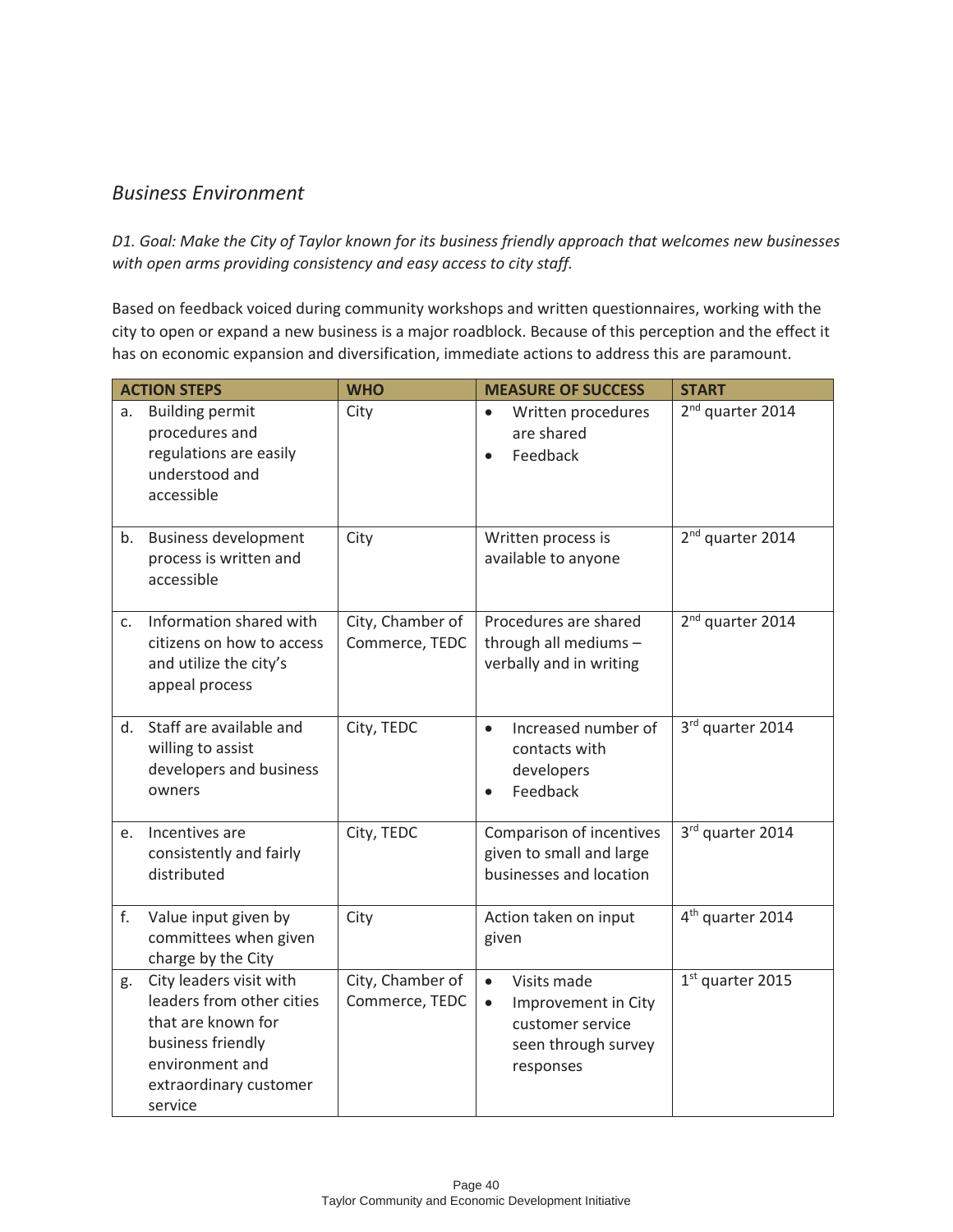|    | <b>ACTION STEPS</b>                                                                                                            | <b>WHO</b>                         | <b>MEASURE OF SUCCESS</b>                                                                                                            | <b>START</b>                 |
|----|--------------------------------------------------------------------------------------------------------------------------------|------------------------------------|--------------------------------------------------------------------------------------------------------------------------------------|------------------------------|
| h. | Annual survey conducted<br>of city services and<br>customer service                                                            | City                               | Surveys conducted<br>$\bullet$<br>Corrective action<br>$\bullet$<br>taken based on<br>feedback                                       | 2 <sup>nd</sup> quarter 2015 |
| i. | Seminars held for<br>developers/builders and<br>current business owners<br>on "Opening/Expanding<br><b>Business in Taylor"</b> | City, Chamber of<br>Commerce, TEDC | Seminars offered<br>$\bullet$<br>every 6 months<br>Number of attendees<br>$\bullet$<br>Requests for more<br>$\bullet$<br>information | 3rd quarter 2015             |
| j. | Recruit and encourage<br>development of niche<br>industries<br>(manufacturing) to serve<br>specialized markets                 | <b>TEDC</b>                        | Identify niche<br>$\bullet$<br>industry<br>New manufacturer is<br>$\bullet$<br>recruited and open<br>for business                    | $1st$ quarter 2016           |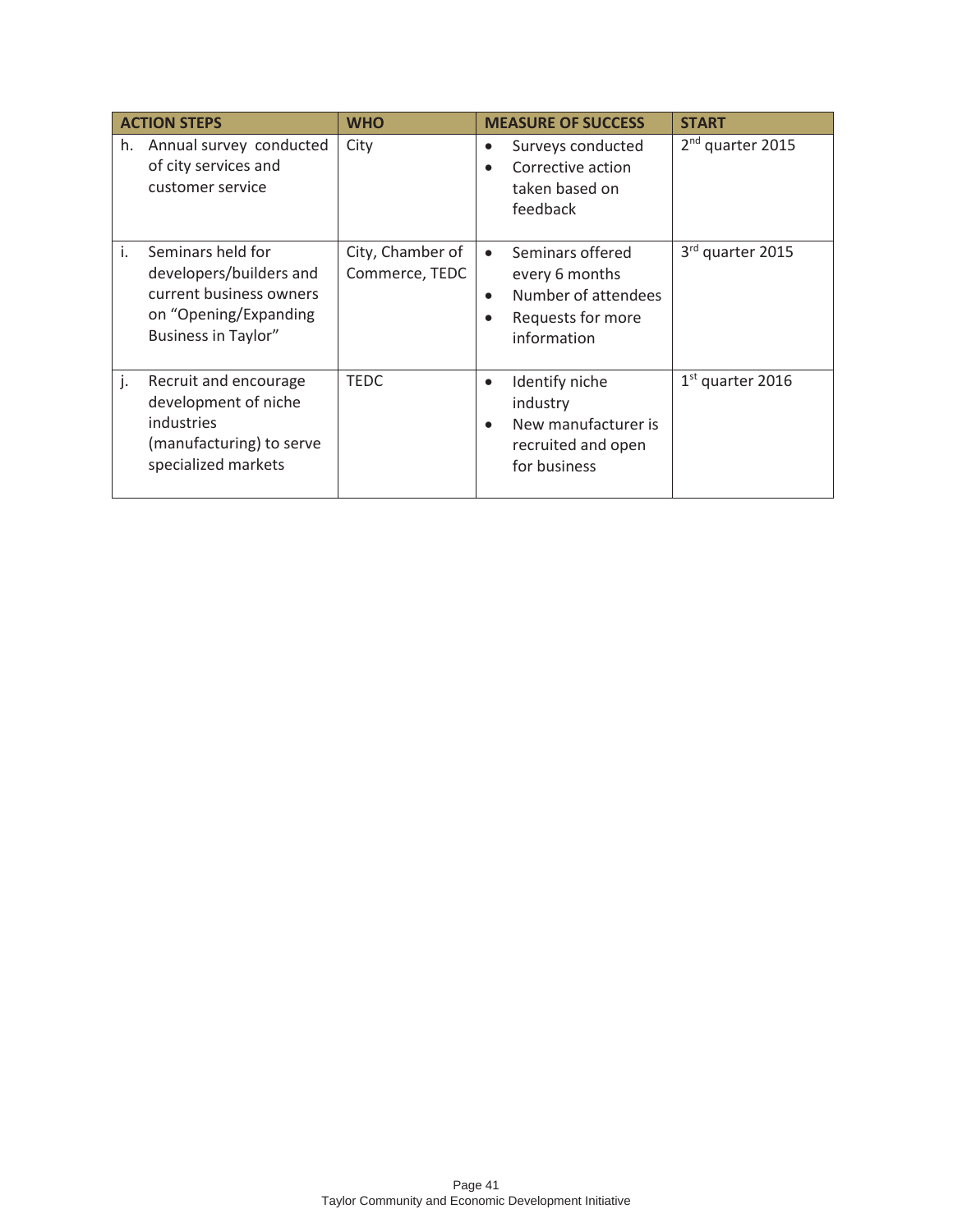## *Business Environment continued*

*D2. Goal: Develop Downtown Taylor as the heart of the community with diverse offerings that attracts attention and traffic from businesses, tourists and residents.* 

Based on Taylor's Community Assessment and natural and acquired assets, the downtown area is ripe for continued revitalization. Steps have already been taken to improve the comfort and appearance of downtown with green spaces and landscaping, the repair of  $2^{nd}$  street, and improvements to Heritage Park. The recent purchase and remodeling of a cornerstone building, the McCrory-Timmerman Building, has enthused local businesses and residents. The many historical buildings are interesting, attractive and have a past that can amplify them as landmarks for Taylor.

Comments from workshop participants and in surveys strongly favor more revitalization and development downtown. Citizens, including the youth, envisioned a pedestrian friendly downtown with places to eat, read, drink coffee, shop, hear music and spend time and money. There was pride heard in statements reflecting Taylor has a defined "downtown area", unlike recent growth in surrounding communities. The Taylor economy stands to ultimately benefit from business expansion and beautification of its downtown area.

|    | <b>ACTION STEPS</b>                                                                    | <b>WHO</b>                         | <b>MEASURE OF SUCCESS</b>                                                                                                                                                                             | <b>START</b>                 |
|----|----------------------------------------------------------------------------------------|------------------------------------|-------------------------------------------------------------------------------------------------------------------------------------------------------------------------------------------------------|------------------------------|
| a. | Focus on growing the<br>downtown area                                                  | City, Chamber of<br>Commerce, TEDC | Continued support of<br>Main Street Program                                                                                                                                                           | 2 <sup>nd</sup> quarter 2014 |
| b. | Promote tourism and<br>cultural and heritage<br>assets                                 | City, Chamber of<br>Commerce, TEDC | Marketing Plan<br>$\bullet$<br>developed<br>Marketing materials<br>$\bullet$<br>highlight downtown<br>assets<br><b>Historical components</b><br>$\bullet$<br>are preserved                            | 2 <sup>nd</sup> quarter 2014 |
| C. | Continue city-supported<br>policies providing<br>incentives to downtown<br>investments | City                               | <b>Businesses know</b><br>about incentives<br>Incentives are<br>awarded to downtown<br>businesses<br>Improvements seen in<br>appearance of<br>downtown businesses<br>New small businesses<br>are open | 2 <sup>nd</sup> quarter 2014 |
| d. | Increase assistance to<br>retain and expand<br>existing businesses                     | City, Chamber of<br>Commerce, TEDC | Active adherence to<br>$\bullet$<br><b>Business Retention &amp;</b><br><b>Expansion plan</b><br>No business closures<br>$\bullet$<br>One business per year<br>expands downtown                        | 4 <sup>th</sup> quarter 2014 |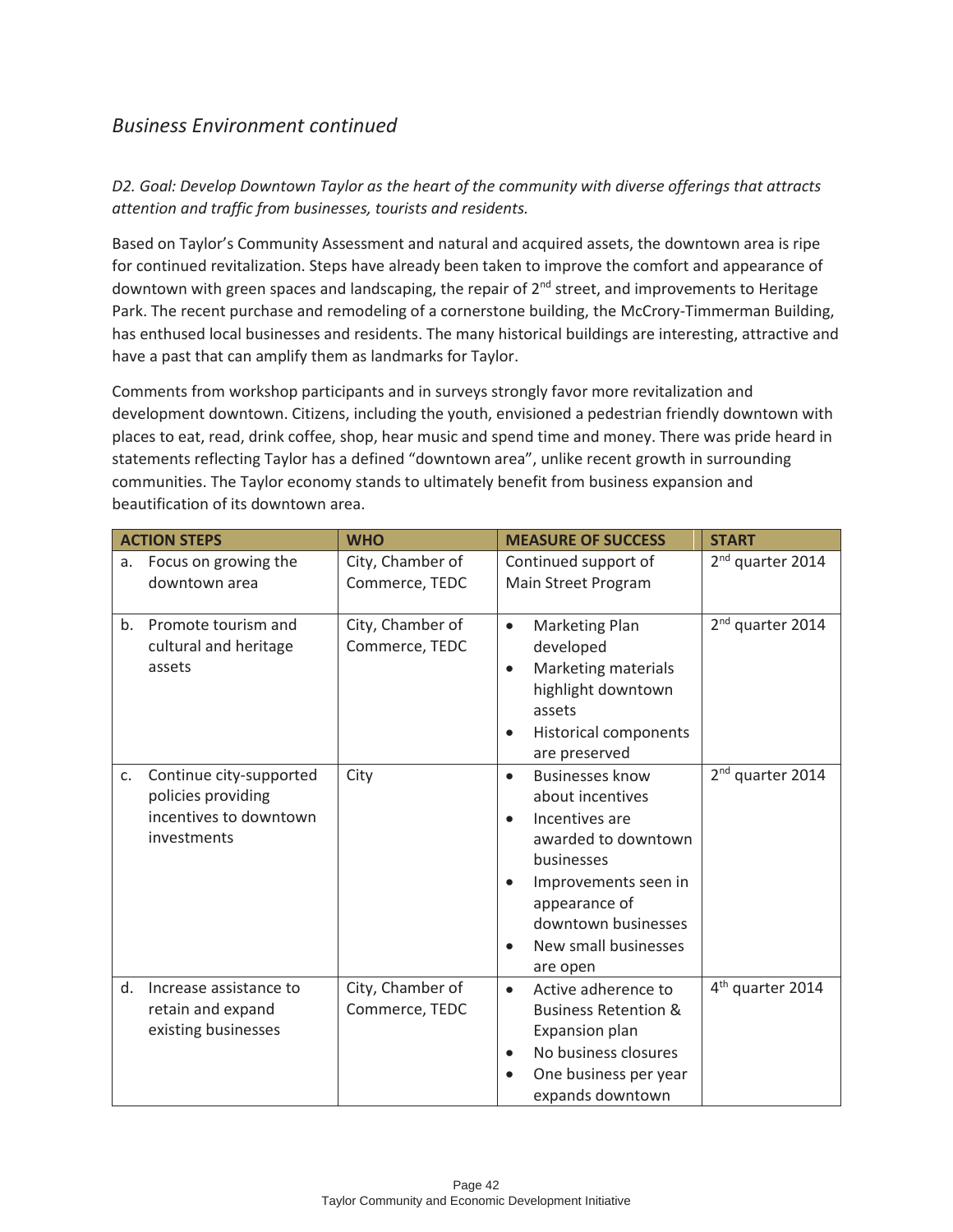| <b>ACTION STEPS</b>          |                           | <b>WHO</b>       | <b>MEASURE OF SUCCESS</b>   | <b>START</b>                 |
|------------------------------|---------------------------|------------------|-----------------------------|------------------------------|
| Review distribution of<br>e. |                           | City, Chamber of | Use of hotel/motel tax      | 4 <sup>th</sup> quarter 2014 |
| hotel/motel tax              |                           | Commerce, TEDC   | increases tourism in        |                              |
|                              |                           |                  | downtown                    |                              |
| f.<br>Partner with state and |                           | City             | Plan developed              | $1st$ quarter 2015           |
|                              | national agencies to help |                  | Applications                |                              |
|                              | fund downtown projects    |                  | submitted                   |                              |
|                              |                           |                  | Outside funds               |                              |
|                              |                           |                  | received                    |                              |
| g.                           | Establish public/private  |                  | Partnerships                | 2 <sup>nd</sup> quarter 2015 |
|                              | partnerships to promote   |                  | developed                   |                              |
| growth of downtown           |                           |                  | Funds are maximized         |                              |
| h.<br>Invest in              |                           | City, Chamber of | Mentor program<br>$\bullet$ | 3rd quarter 2015             |
| entrepreneurship and         |                           | Commerce, TEDC   | established                 |                              |
| innovation                   |                           |                  | Support system              |                              |
|                              |                           |                  | developed                   |                              |
|                              |                           |                  | New businesses are          |                              |
|                              |                           |                  | open                        |                              |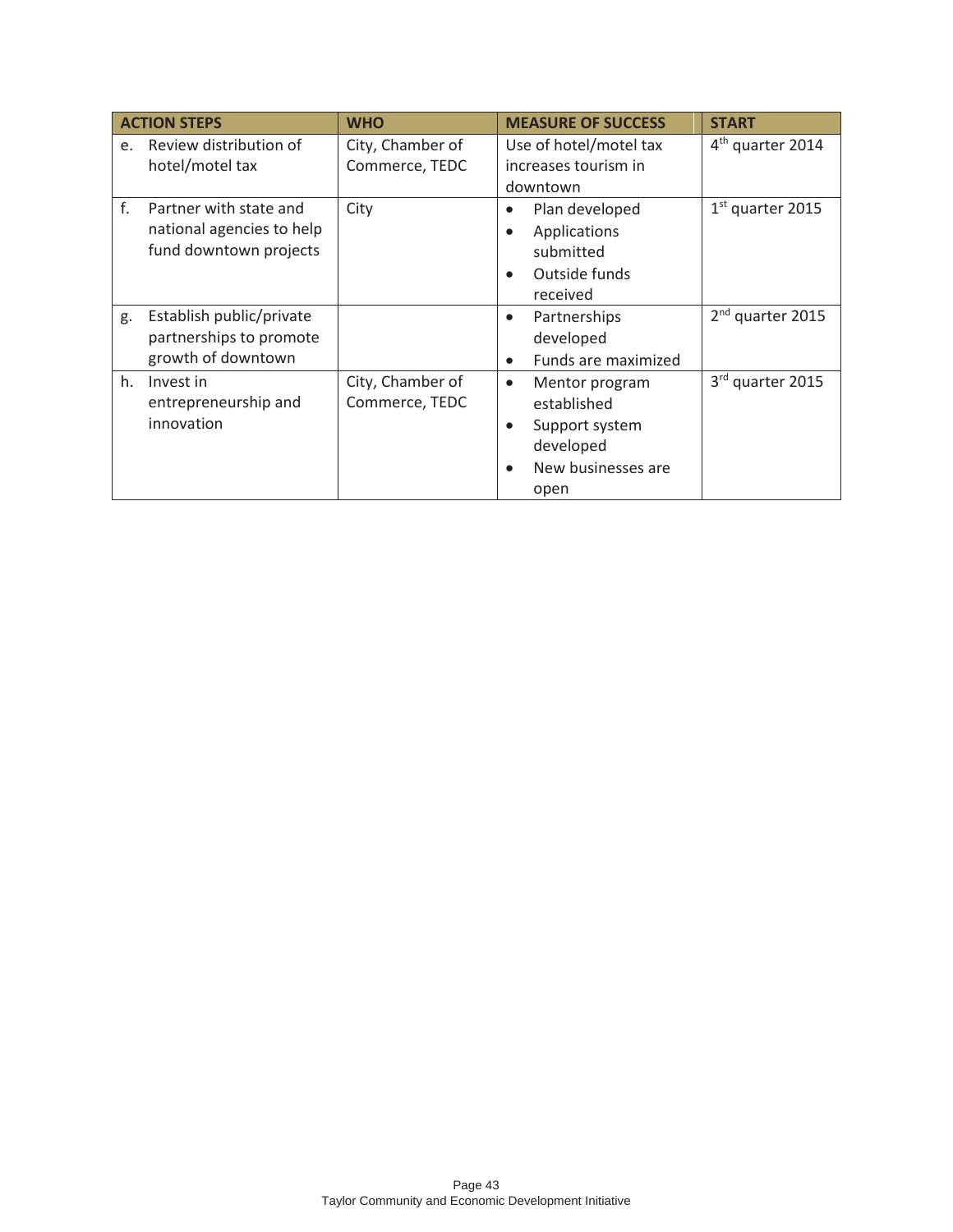## *Entertainment*

*E1. Goal: Expand opportunities in Taylor so that it is appealing to youth, seniors and families, young and old with the abundance of venues offered through sports, recreation, entertainment, education and church.* 

Taylor offers year- round access to lakes, parks, the sports complex, event center and the hike and bike trail with the ease of getting around constant. Input from the feedback sessions clearly indicated a desire for more entertainment, specifically eating establishments, a recreation center, music and arts venues, dancing, and a place for youth to hang-out. These amenities all relate directly to the quality of life wanted by residents of Taylor. A key consideration for families and businesses when considering a move to Taylor hinges upon the setting in which they can live, work and play. With Taylor's proximity to several Major Metropolitan Areas, it is an ideal place to visit and spend time.

|                | <b>ACTION STEPS</b>                                                                                                      | <b>WHO</b>                                                  | <b>MEASURE OF SUCCESS</b>                                                                                                                        | <b>START</b>                 |
|----------------|--------------------------------------------------------------------------------------------------------------------------|-------------------------------------------------------------|--------------------------------------------------------------------------------------------------------------------------------------------------|------------------------------|
| a.             | Market outdoor assets to<br>neighboring communities<br>to bring in outside<br>revenue                                    | City, Chamber<br>of Commerce                                | Marketing Plan developed<br>$\bullet$<br><b>Marketing materials</b><br>$\bullet$<br>highlight assets<br>Tourism increases each year<br>$\bullet$ | 2 <sup>nd</sup> quarter 2014 |
| b.             | Consider proposals<br>related to entertainment<br>options submitted by 7 <sup>th</sup><br><b>Street Campus Taskforce</b> | City, Chamber<br>of Commerce,<br>TEDC, Taylor<br><b>ISD</b> | Increase in number of<br>entertainment venues                                                                                                    | 3rd quarter 2014             |
| C <sub>1</sub> | Maximize use of outdoor<br>assets to plan events for<br>all ages                                                         | City, Chamber<br>of Commerce                                | Additional events planned<br>$\bullet$<br>and executed<br>Increased participation by<br>$\bullet$<br>community residents                         | 3rd quarter 2014             |
| d.             | Engage the youth of<br>Taylor to help shape the<br>growth and opportunities                                              | City, Chamber<br>of Commerce,<br>TEDC, Taylor<br><b>ISD</b> | More youth are involved in<br>$\bullet$<br>committees and volunteer<br>activities                                                                | 4 <sup>th</sup> quarter 2014 |
| e.             | Invest in<br>entrepreneurship and<br>innovation                                                                          | City, Chamber<br>of Commerce,<br><b>TEDC</b>                | Mentor program established<br>$\bullet$<br>Support system developed<br>$\bullet$<br>New businesses are open<br>$\bullet$                         | 3rd quarter 2015             |
| f.             | Begin a Taylor Youth<br>Leadership Program                                                                               | City, Chamber<br>of Commerce,<br>TEDC, Taylor<br><b>ISD</b> | Program developed<br>$\bullet$<br>Youth recruited<br>$\bullet$<br>Graduates recognized<br>$\bullet$                                              | $1st$ quarter 2016           |